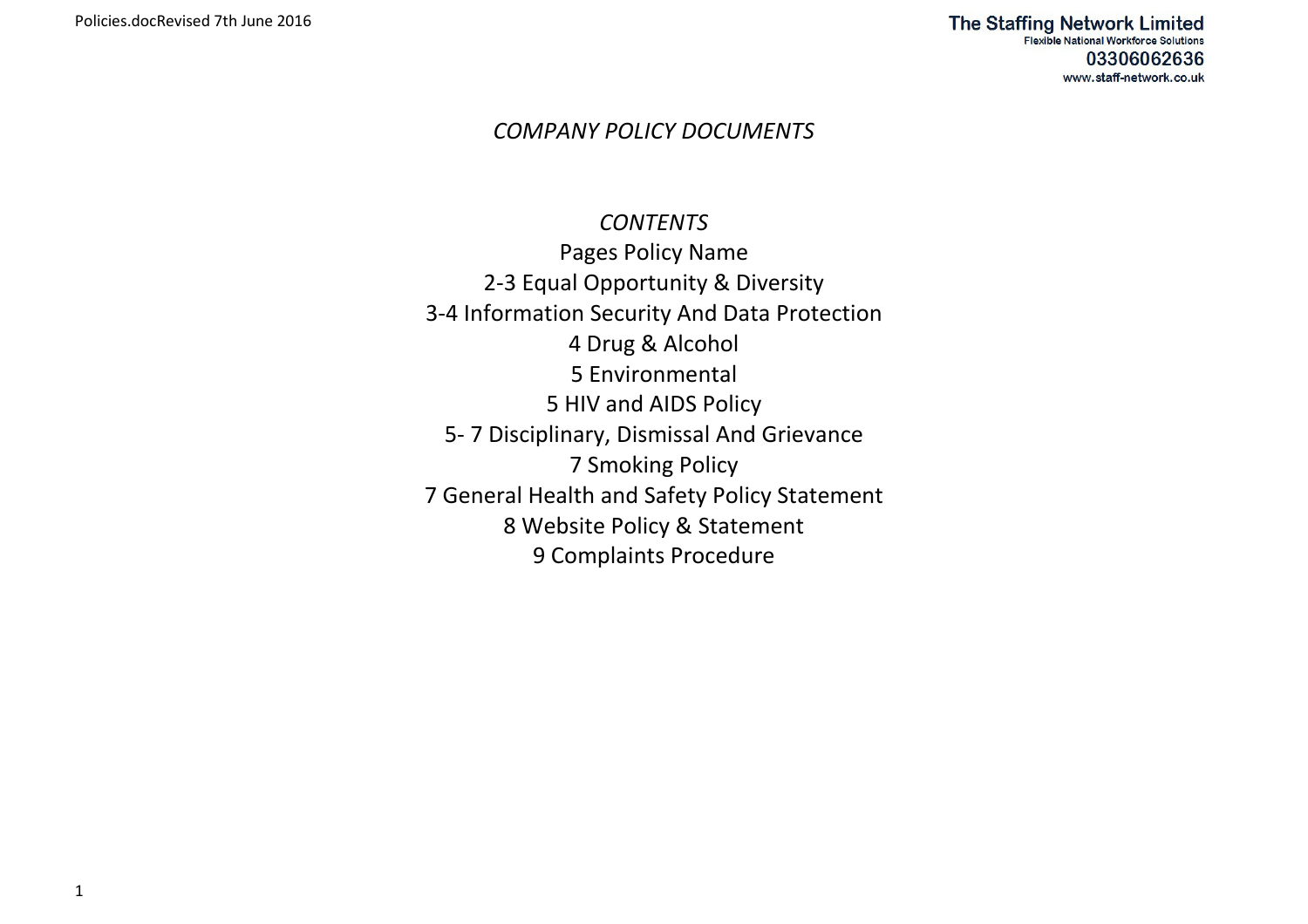#### EQUAL OPPORTUNITIES AND DIVERSITY POLICY

#### GENERAL

1.1 Staffing Network Limited embraces diversity and will seek to promote the benefits of diversity in all of our business activities. We will seek to develop a business culture that reflects that belief. We will seek to widen the media in which we recruit to ensure as diverse an employee and candidate base as possible. We will strive to make sure that our clients meet their own diversity targets.

1.2 Staffing Network Limited is committed to diversity and will promote diversity for all employees, workers and applicants and shall adhere to such a policy at all

times. We will review on an on-going basis all aspects of recruitment to avoid unlawful or undesirable discrimination. Staffing Network Limited will treat everyone equally irrespective of sex, sexual orientation, gender reassignment, marital or civil partnership status, age, disability, colour, race, nationality, ethnic or national origin, religion or belief, political beliefs or membership or non-membership of a Trade Union or spent convictions, and places an obligation upon all staff to respect and act in accordance with the policy. Staffing Network Limited is committed to providing training for its entire staff in equal opportunities practice.

1.3 Staffing Network Limited shall not discriminate unlawfully when deciding which candidate/temporary worker is submitted for a vacancy or assignment, or in any terms of employment or terms of engagement for temporary workers. Staffing Network Limited will ensure that each candidate is assessed only in accordance with the candidate's merits, qualifications and abilities to perform the relevant duties required by the particular vacancy.

1.4 Staffing Network Limited will not accept instructions from clients that indicate an intention to discriminate unlawfully.

#### DISCRIMINATION

Unlawful discrimination occurs in the following circumstances:

Direct discrimination

Direct discrimination occurs where one individual treats or would treat another individual less favourably on grounds of sex, sexual orientation, gender reassignment, marital or civil partnership, age, disability, colour, race, nationality, ethnic or national origin, religion or belief, political beliefs ("the protected categories").

It is unlawful for a recruitment consultancy to discriminate against a person on the grounds of a protected category: -

in the terms on which the recruitment consultancy offers to provide any of its services;

by refusing or deliberately omitting to provide any of its services;

in the way it provides any of its services.

Direct discrimination would also occur if a recruitment consultancy accepted and acted upon a job registration from an employer which states that certain persons are unacceptable due to a protected category, unless one of the exceptions applies, for instance, the job demands a genuine occupational requirement or in the case of age, the discrimination can be lawfully justified. Indirect Discrimination

Indirect discrimination occurs where an agency or employer applies a provision, criterion or practice generally, which disadvantages a minority group in the community on the basis of a protected category.

Indirect discrimination would also occur if a recruitment consultant accepted and acted upon an indirectly discriminatory instruction from an employer.

If the vacancy requires characteristics which amount to a genuine occupational requirement or the instruction is lawfully discriminatory due to a statutory exception or objective justification, Staffing Network Limited will not deal further with the vacancy unless the client provides written confirmation of such genuine occupational requirement, exception or justification.

2.3 DISABLED PERSONS

2.3.1 Direct Discrimination

Direct discrimination against a person occurs where, if for a reason which relates to the disabled person's disability, an individual:

treats him less favourably than he treats, or would treat others to whom that reason does not or would not apply, and, the employer cannot show that the treatment in question is justified.

Or

If on the ground of a disabled person's disability, he treats the disabled person less favourably than he treats or would treat a person not having that particular disability, whose relevant circumstances, including his abilities, are the same as, or not materially different from, those of the disabled person.

This type of direct discrimination can never be justified.

2.3.2 Duty to make reasonable adjustments and to provide auxiliary aids and services

This is a similar protection to indirect discrimination in the other protected categories.

Where a provision, criterion or practice applied by or on behalf of an employer, or any physical feature of the employer's premises, places a disabled person at a substantial disadvantage in comparison with persons who are not disabled, it will be the duty of an employer to take such steps as are reasonable, in all the circumstances of the case, to remove the provision, criterion, practice or physical feature.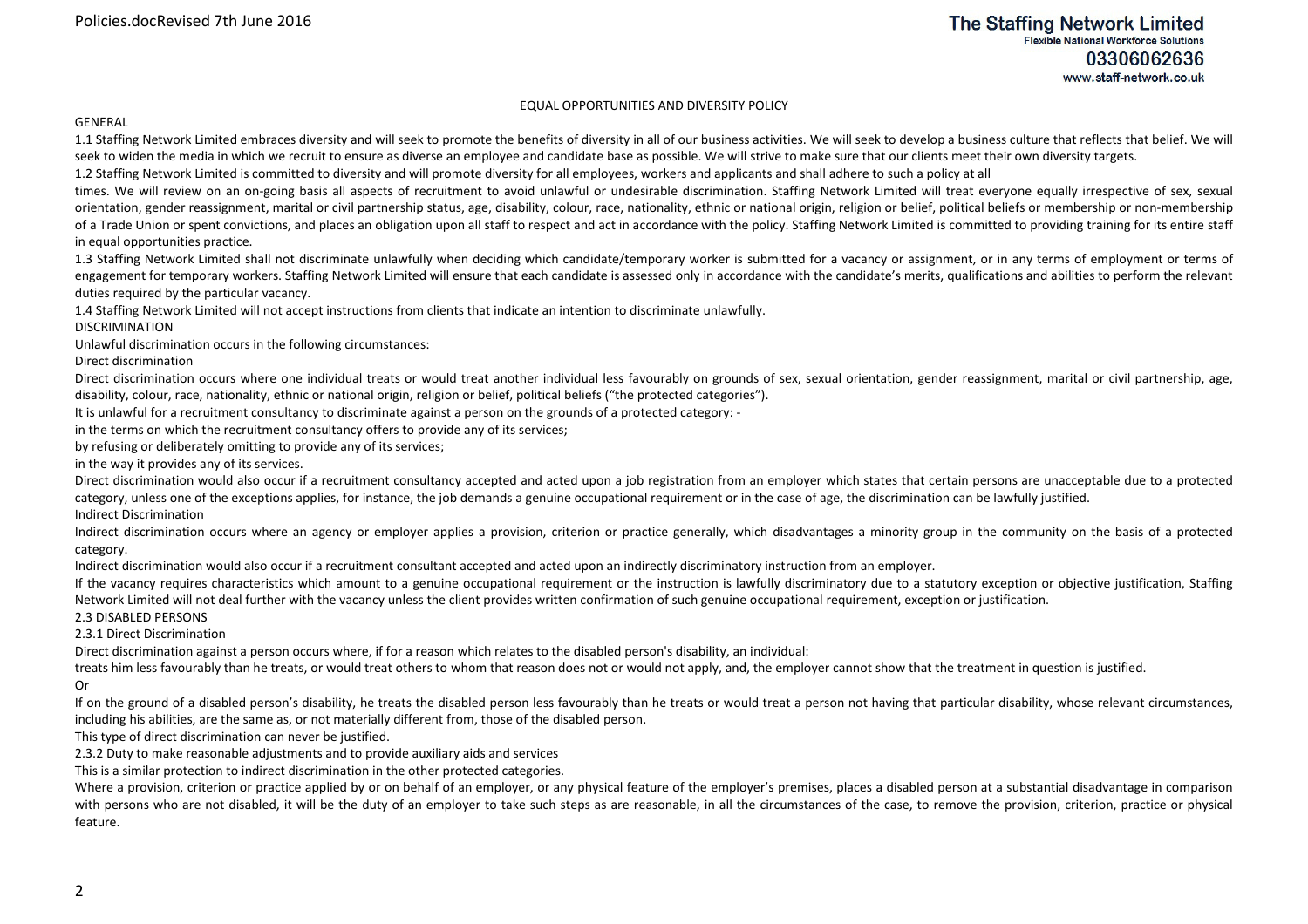## **The Staffing Network Limited**

**Flexible National Workforce Solutions** 

Agencies must take reasonable steps to provide auxiliary aids or services if this would make it easier for the disabled person to use their services. For instance, an appropriate auxilially ସାଏ ମଣ୍ଡାହାଡେ କେହା କାର ମେଳ କେହା www.staff-network.co.uk include the provision of information on audiotape or provision of a sign language interpreter.

Staffing Network Limited will not discriminate against a disabled person on the grounds of disability -

in the arrangements i.e. application form, interview or arrangements for selection for determining to whom a job should be offered; or

in the terms on which employment or engagement of temporary workers is offered; or by refusing to offer, or deliberately not offering the disabled person a job for reasons connected with their disability; or in the opportunities afforded to the person for receiving any benefit, or by refusing to afford, or deliberately not affording him or her any such opportunity; or by subjecting him or her to any other detriment (detriment will include refusal of training or transfer, demotion, reduction of wage, or harassment).

Staffing Network Limited will accordingly make career opportunities available to all people with disabilities and every practical effort will be made to provide for the needs of staff, candidates and clients. Wherever possible Staffing Network Limited will make reasonable adjustments to hallways, passages and doors in order to provide and improve means of access for disabled employees and workers. However, this may not always be feasible, due to circumstances creating such difficulties as to render such adjustments as being beyond what is reasonable in all the circumstances. 3. AGE DISCRIMINATION

Staffing Network Limited will not discriminate directly or indirectly, harass or victimise any person on the grounds of their age. We will encourage clients not to include any age criteria in job specifications and every attempt will be made to persuade clients to recruit on the basis of competence and skills and not age.

Staffing Network Limited is committed to recruiting and retaining employees whose skills, experience, and attitude are suitable for the requirements of the various positions regardless of age. No age requirements will be stated in any job advertisements on behalf of the company.

Staffing Network Limited will request age as part of its recruitment process but such information will not be used as selection, training or promotion criteria or in any detrimental way and is only for compilation of personal data, which the company holds on all employees and workers and as part of its equal opportunities monitoring process.

4. PART-TIME WORKERS

This Diversity Policy also covers the treatment of those employees and workers who work on a part-time basis, Staffing Network Limited recognises that it is an essential part of this policy that part time employees are treated on the same terms, with no detriment, as full time employees (albeit on a pro rata basis)

in matters such as rates of pay, holiday entitlement, maternity leave, parental and domestic incident leave and access to our pension scheme. STAFFING NETWORK LIMITED also recognises that part time employees must be treated the same as full time employees in relation to training and redundancy situations.

5 HARASSMENT POLICY

5.1 Staffing Network Limited is committed to providing a work environment free from unlawful harassment on grounds of sex,sexual orientation, gender reassignment, marital or civil partnership status, age, disability, colour, race, nationality, ethnic or national origin, religion or belief, political beliefs or any other basis protected by legislation is unlawful and will not be tolerated by STAFFING NETWORK LIMITED

5.2 This policy prohibits unlawful harassment by any employee or worker of Staffing Network Limited.

5.3 Examples of prohibited harassment are: -

5.3.1 Verbal or written conduct containing derogatory jokes or comments,

5.3.2 Slurs or unwanted sexual advances

5.3.3 Visual conduct such as derogatory or sexually orientated posters,

5.3.4 Photographs, cartoons, drawings or gestures which some may find offensive,

5.3.5 Physical conduct such as assault, unwanted touching, or any interference because of sex, race or any other protected category basis,

5.3.6 Threats and demands to submit to sexual requests as a condition of continued employment or to avoid some other loss, and offers of employment benefits in return for sexual favours

5.3.7 Retaliation for having reported or threatened to report harassment.

5.4 If you believe that you have been unlawfully harassed, you should make an immediate report to The Branch Manager followed by a written complaint as soon as possible after the incident. Your complaint should include:

Details of the incident Name(s) of the individual(s) involved Name(s) of any witness(es)

5.5 Staffing Network Limited will undertake a thorough investigation of the allegations. If it is concluded that unlawful harassment has occurred, remedial action will be taken.

5.6 Any employee(s) who Staffing Network Limited finds to be responsible for unlawful harassment will be subject to the disciplinary procedure and any sanction may include termination. A person who discriminates or harasses may be personally liable for payment of compensation to the person offended, in addition to any compensation payable by Staffing Network Limited. There is no statutory cap on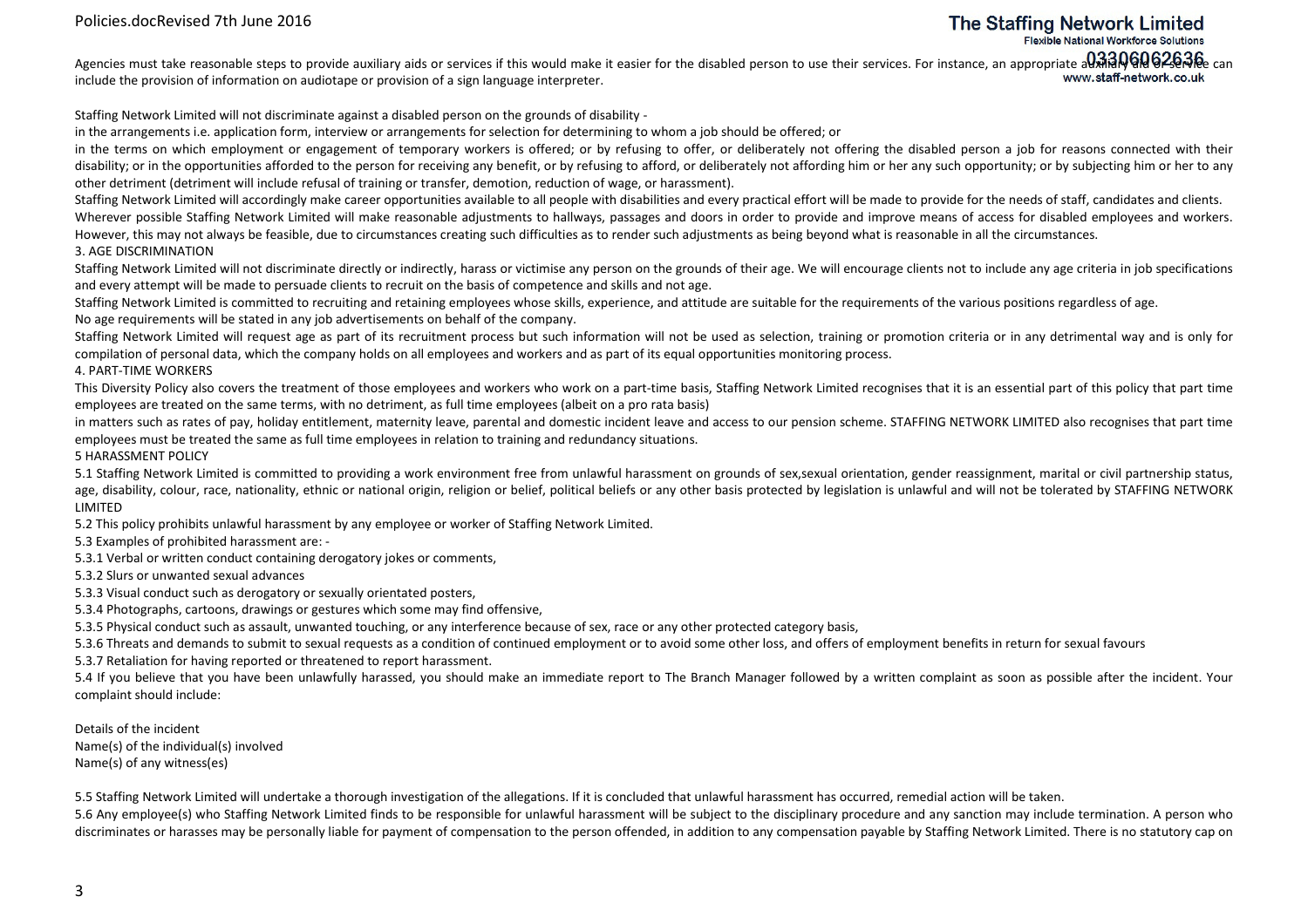**The Staffing Network Limited** 

**Flexible National Workforce Solutions** 

the amount of compensation which may be awarded in discrimination cases. Under the Criminal Justice Act 1994, harassment became a criminal offence, punishable by a fine**৬ዖ⊕৬৮ව£9,000 and/**or a prison term of up to 6 months.

Under the Protection from Harassment Act 1997, the penalties for aggravated harassment are an unlimited fine and/or 5 years imprisonment.

6. GENDER REASSIGNMENT POLICY

6.1 Staffing Network Limited recognises that any employee or worker may wish to change their gender during the course of their employment with the Company.

6.2 Staffing Network Limited will support any employee or worker through the reassignment provided that full medical counselling has been undertaken and STAFFING NETWORK LIMITED has access to any relevant medical reports.

6.3 Staffing Network Limited will make every effort to try to protect an employee or worker who has undergone, is undergoing or intends to undergo gender reassignment, from discrimination or harassment within the workplace.

6.4 All employees and workers will be expected to comply with Staffing Network Limited's policy on harassment in the workplace. Any breach of such a policy will lead to the appropriate disciplinary sanction.

6.5 Where an employee is engaged in work where the gender change imposes genuine problems Staffing Network Limited will make every effort to reassign the employee or worker to an alternative role in the Company, if so desired by the employee.

6.6 Any employee or worker suffering discrimination on the grounds of gender reassignment should make recourse to the Company's grievance procedure.

7. COMPLAINTS AND MONITORING PROCEDURES

Staffing Network Limited has in place procedures for monitoring compliance with this policy and for dealing with complaints of discrimination. These are available from The Branch Manager and will be made available immediately upon request

Any discrimination complaint will be investigated fully.

Information Security And Data Protection

As a recruitment company Staffing Network Limited processes personal data in relation to its own staff, work-seekers and individual client contacts. It is vitally important that we abide by the principles of the Data Protection Act 1998 set out below.

Staffing Network Limited holds data on individuals for the following general purposes:

Staff Administration

Advertising, marketing and public relations

Accounts and records

Administration and processing of work-seekers personal data for the purposes of work-finding services

The Data Protection Act 1998 requires Staffing Network Limited as data controller to process data in accordance with the principles of data protection. These require that data shall be: -

Fairly and lawfully processed

Processed for limited purposes

Adequate, relevant and not excessive

Accurate

Not kept longer than necessary

Processed in accordance with the data subjects rights

Kept securely

Not transferred to countries outside the European Economic Area without adequate protection.

Personal data means data, which relates to a living individual who can be identified from the data or from the data together with other information, which is in the possession of, or is likely to come into possession of, Staffing Network Limited.

Processing means obtaining, recording or holding the data or carrying out any operation or set of operations on the data. It includes organising, adapting and amending the data, retrieval, consultation and use of the data, disclosing and erasure or destruction of the data. It is difficult to envisage any activity involving data, which does not amount to processing. It applies to any processing that is carried out on computer including any type of computer however described, main frame, desktop, laptop, palm top etc.

Data should be reviewed on a regular basis to ensure that it is accurate, relevant and up to date and those people listed in the appendix shall be responsible for doing this.

Data may only be processed with the consent of the person whose data is held. Therefore if they have not consented to their personal details being passed to a third party this may constitute a breach of the Data Protection Act 1998. By instructing Staffing Network Limited to look for work and providing us with personal data contained in a CV work-seekers will be giving their consent to processing their details for work-finding purposes. If you intend to use their data for any other purpose you must obtain their specific consent.

However caution should be exercised before forwarding personal details of any of the individuals on which data is held to any third party such as past, current or prospective employers; suppliers; customers and clients; persons making an enquiry or complaint and any other third party.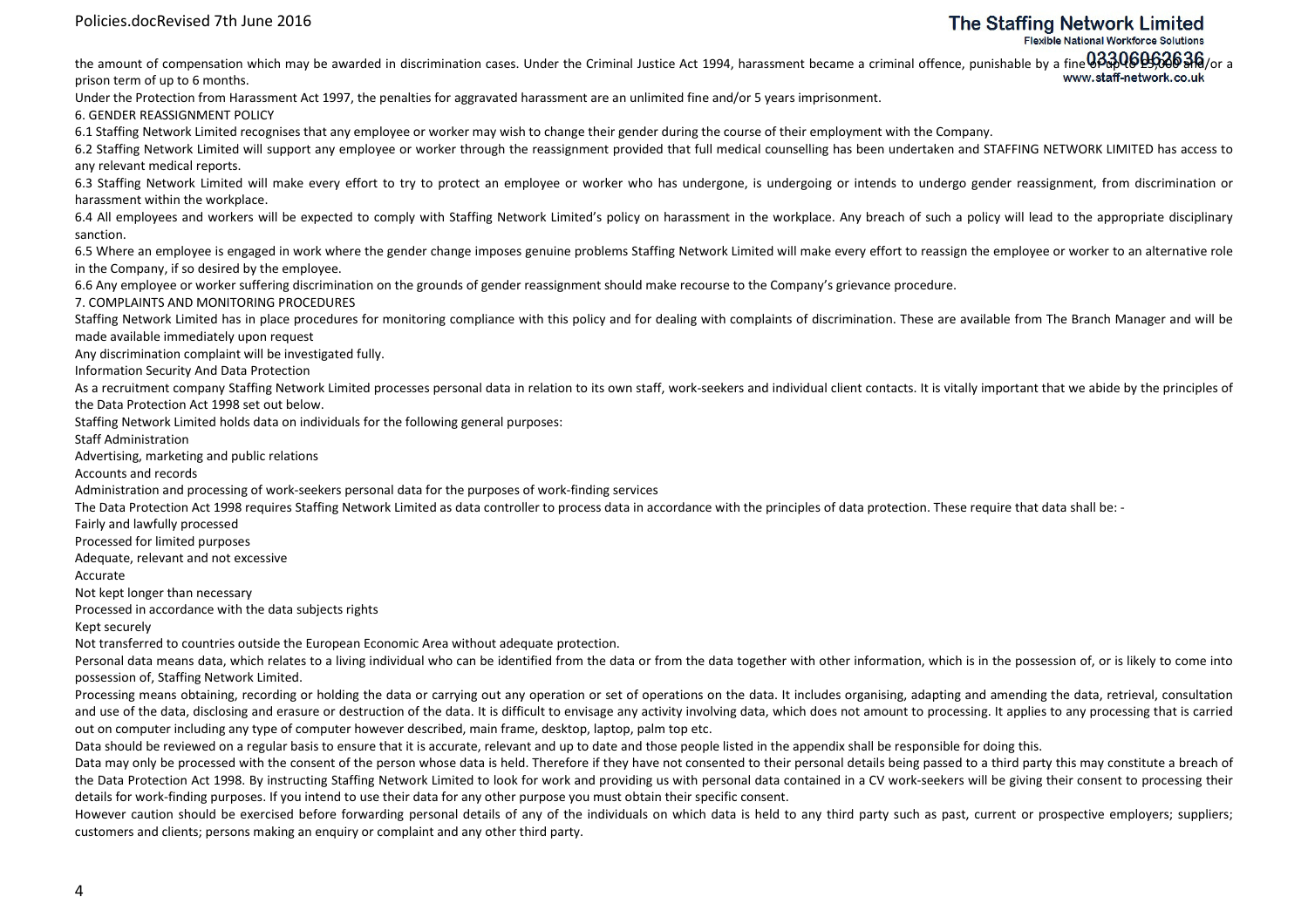Policies.docRevised 7th June 2016

Information Security And Data Protection (Continued)

Data in respect of the following is "sensitive personal data" and any information held on any of these matters MUST not be passed on to any third party without the express written consent of the individual:

Any offence committed or alleged to be committed by them

Proceedings in relation to any offence and any sentence passed

Physical or mental health or condition

Racial or ethnic origins

Sexual life

Political opinions

Religious beliefs or beliefs of a similar nature

Whether someone is a member of a trade union

From a security point of view, only those staff listed in the appendix should be permitted to add, amend or delete data from the database. However all staff are responsible for notifying those listed where information is known to be old, inaccurate or out of date. In addition all employees should ensure that adequate security measures are in place. For example:

Computer screens should not be left open by individuals who have access to personal data

Passwords should not be disclosed

Email should be used with care

Personnel files and other personal data should be stored in a place in which any unauthorised attempts to access them will be noticed. They should not be removed from their usual place of storage without good reason.

Personnel files should always be locked away when not in use and when in use should not be left unattended

Any breaches of security should be treated as a disciplinary issue.

Care should be taken when sending personal data in internal or external mail

Destroying or disposing of personal data counts as processing. Therefore care should be taken in the disposal of any personal data to ensure that it is appropriate. For example, it would have been more appropriate to shred sensitive data than merely to dispose of it in the dustbin.

It should be remembered that the incorrect processing of personal data e.g. sending an individual's details to the wrong person; allowing unauthorised persons access to personal data; or sending information out for purposes for which the individual did not give their consent, may give rise to a breach of contract and/or negligence leading to a claim against Staffing Network Limited for damages from an employee, work-seeker or client contact. A failure to observe the contents of this policy will be treated as a disciplinary offence.

Data subjects, i.e. those on whom personal data is held, are entitled to obtain access to their data on request and after payment of a fee. All requests to access data by data subjects i.e. staff, members, customers or clients, suppliers, students etc should be referred to a Director whose details are also listed on the appendix to this policy.

Any requests for access to a reference given by a third party must be referred to a Director and should be treated with caution even if the reference was given in relation to the individual making the request. This is because the person writing the reference also has a right to have their personal details handled in accordance with the Data Protection Act 1998, and not disclosed without their consent. Therefore when taking up references an individual should always be asked to give their consent to the disclosure of the reference to a third party and/or the individual who is the subject of the referenceif they make a subject access request. However if they do not consent then consideration should be given as to whether the

details of the individual giving the reference can be deleted so that they cannot be identified from the content of the letter. If so the reference may be disclosed in an anonymised form.

Finally it should be remembered that all individuals have the following rights under the Human Rights Act 1998 and in dealing with personal data these should be respected at all times:

Right to respect for private and family life [Article 8]

Freedom of thought, conscience and religion [Article 9]

Freedom of expression [Article 10]

Freedom of assembly and association [Article 11]

Freedom from discrimination [Article 14]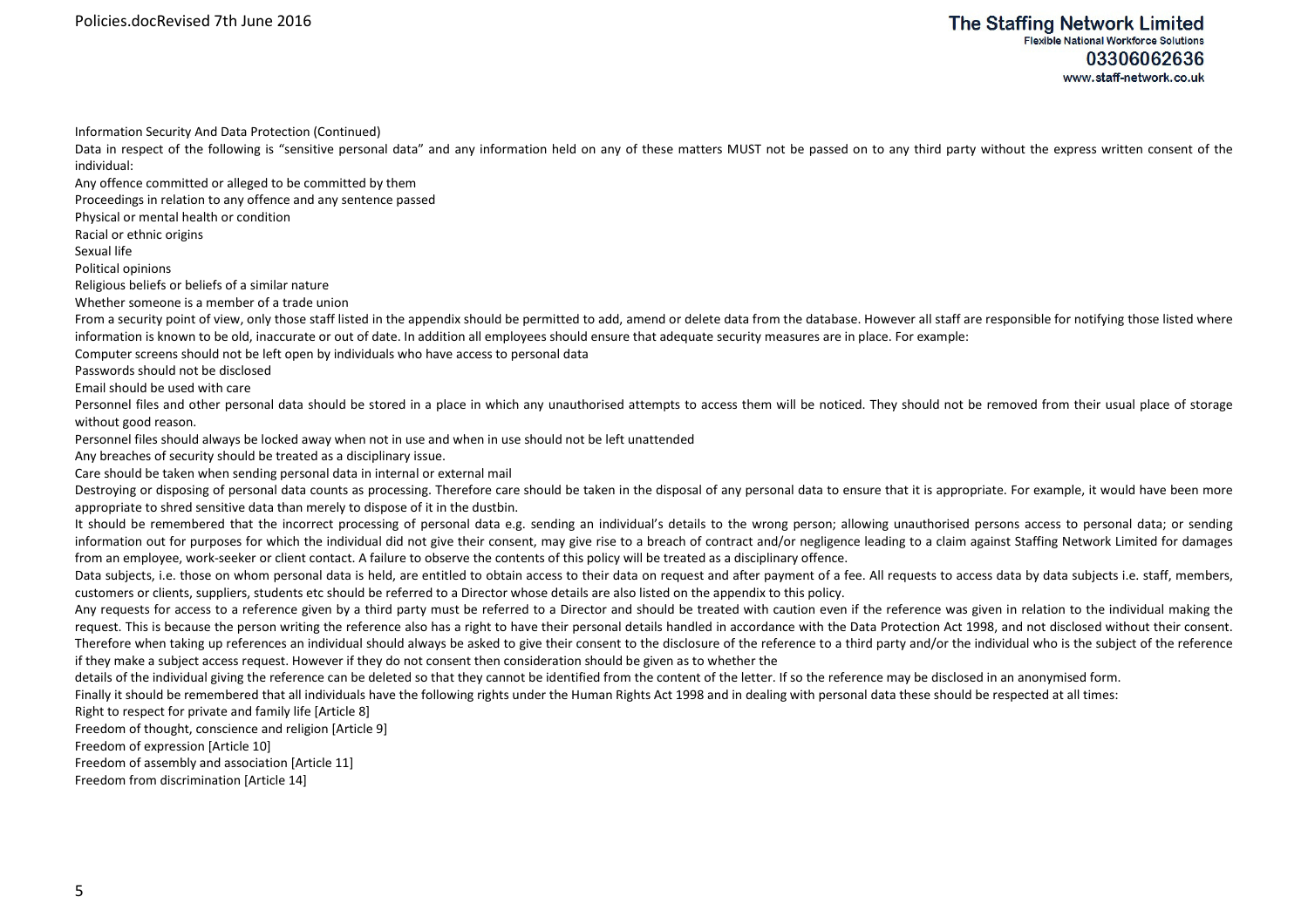Drug & Alcohol Policy

The Company recognises that alcohol and drug abuse problems can have a detrimental effect on work performance and behaviour.

The Company has a responsibility to its employees and customers to ensure that this risk is minimised. Staffing Network Limited and it's clients may from time to time perform drug and alcohol tests. Accordingly, Company policy involves the following:-

Disciplinary rules, enforced through disciplinary procedures, where use of alcohol or drugs (other than on prescription) affects performance or behaviour at work, and where either (1) an alcohol or drug abuse problem does exist.

Disciplinary Action

1. In line with the Company's disciplinary rules, the following will be regarded as serious misconduct:

a) Attending work and/or carrying our duties under the influence of alcohol or drugs.

b) Consumption of alcohol or drugs whilst on duty (other than where prescribed or approval has been given).

Breach of these rules will result in summary dismissal, and only in exceptional cases will either notice or the reduced disciplinary action of a final written warning be applied.

Situations where use of the Disciplinary Procedure is Appropriate Recognition of the existence of a possible alcohol or drug abuse problem.

1. Abuse of alcohol or drugs can affect performance and behaviour at work, i.e., either through serious misconduct at work, (where there is a direct and demonstrable breach of the disciplinary rules regarding alcohol or drug abuse at work), or where there is a falling off of standards of work performance or behaviour, and abuse of alcohol or drugs is a possible cause.

2. The immediate line manager will be responsible for responding to such situations, carrying out either counselling or disciplinary investigations and interviews, supported as appropriate by a more senior Manager.

3. In such interviews the possible existence of an alcohol or drug abuse problem should be explored. The line manager is not required to diagnose the existence of an alcohol or drug abuse problem, merely to assess whether such abuse is a possible factor.

4. Any requirements of the Disciplinary Procedure regarding Trade Union representation will be observed.

Environmental Policy

Staffing Network Limited is committed to reducing its impact on the environment by continuously improving the way in which it uses natural resources and reducing waste.

To achieve this Staffing Network Limited will seek when possible to:

A) Make the most efficient use of energy

B) Reduce the need for movement of both people and goods and encourage walking, cycling and use of public transport as alternatives.

C) Minimise and where possible, eliminate, all forms of pollution

D) Avoid waste and encourage the appropriate conservation, re-use and recycling of resources

E) Promote a sense of responsibility and understanding for the environment and participation in environmental issues, by raising staff awareness

F) Review and where possible, improve our performance each year with positive action any areas of non-compliance.

Examples of activities currently undertaken:

Purchasing of recycled and lower emissions products where possible, Such as recycled paper, lower energy consumption equipment

Reduction, in use of electricity. Ex; all equipment and lights switched off while not in use.

Reuse of materials where possible, Ex; donation of old computers, laptops and mobile phones to charities.

Recycling

HIV and AIDS Policy

1. The Staffing Network Limited expects all employees to treat anyone suffering from the HIV virus (or AIDS) in the same manner they would treat any other employee.

2. Any employee who fails to comply with the provisions of this policy will be regarded as being in breach of the disciplinary rules of Staffing Network Limited.

3. Anyone suffering from HIV/Aids is protected from discrimination by the Disability Discrimination Act 1995.

4. [In relation to healthcare workers employees should refer to the HSC publication "Guidance on the Management of AIDS/HIV Infected

Healthcare Workers & Practice Notification" 1998/226 together with any updated and revised guidance.]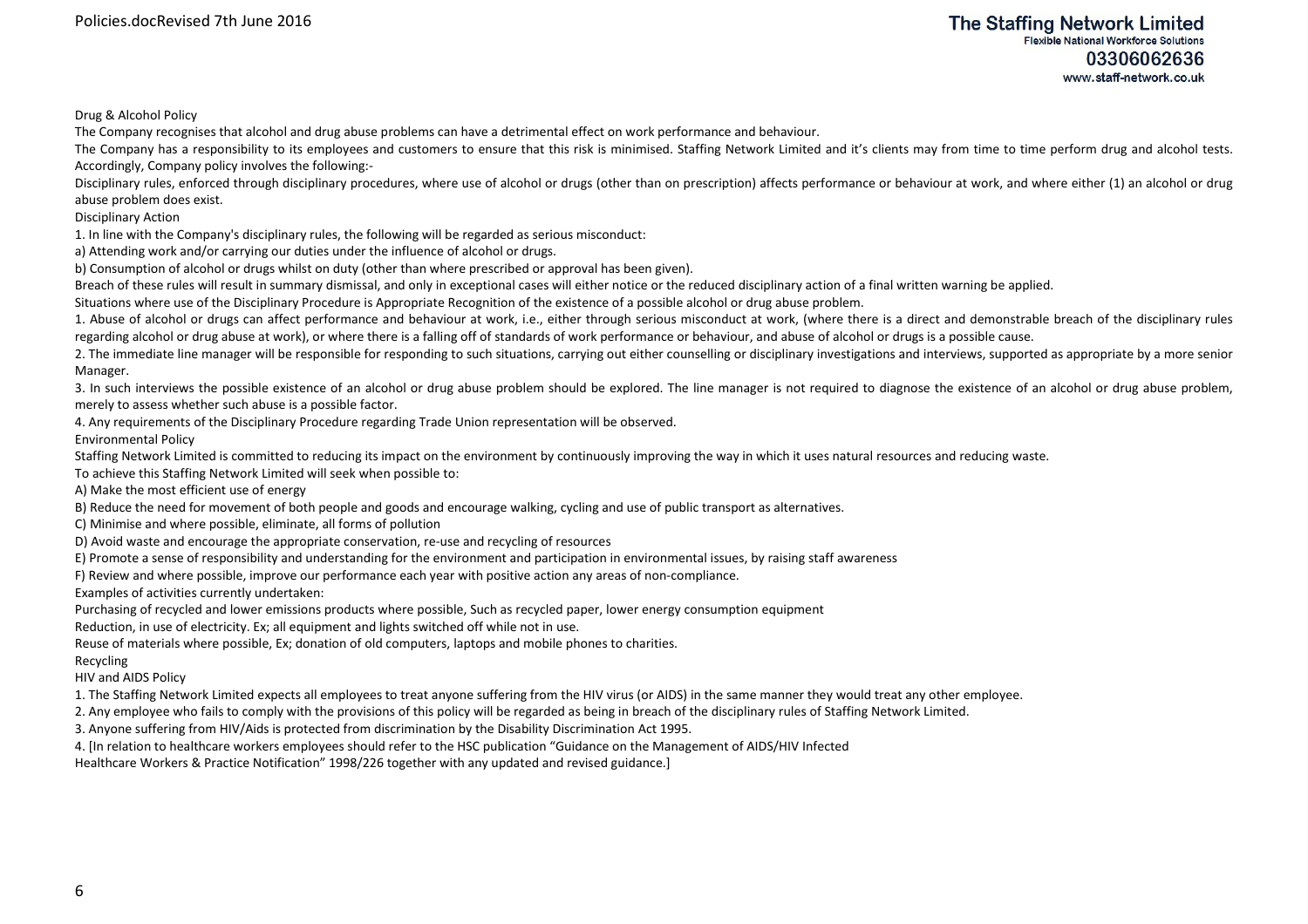## **Disciplinary, Dismissal And Grievance Policies**

#### GENERAL PRINCIPLES

The following general principles will apply to both the disciplinary, dismissal and grievance procedures

· Each step and action will be taken without unreasonable delay.

· Whenever the employee is invited by the company to attend a

meeting, the employee must take all reasonable steps to attend.

· At all stages of the procedure the employee will have the right to be accompanied by a trade union representative or a work colleague of your

choice. If your companion is unable to attend any such meeting you may suggest an alternative date, provided it is within 5 working days of the original date.

· Timing and location of meetings must be reasonable.

· Meetings will be conducted in a manner that enables both the company and employee to explain their case.

· For appeal hearings following a decision the company will as far as reasonably practicable, be represented by a more senior manager than

attended the first meeting (unless the most senior manager attended that meeting).

· Whenever the company or employee is required to send the other a statement, the original or a copy will suffice.

DISCIPLINARY AND DISMISSAL PROCEDURESPURPOSE

The Disciplinary and Dismissal procedures are designed to help and encourage all employees to achieve and maintain standards of conduct, attendance and job performance. The company rules and these procedures apply to all employees. The aim is to ensure consistent and fair treatment for all in the organisation.

#### PRINCIPLES

· No disciplinary action will be taken against an employee until the case has been fully investigated

· The Company may suspend you with or without pay while an investigation takes place. Such a suspension will be reviewed as soon as possible and will not normally exceed 20 working days.

· An employee will not be dismissed for a first breach of discipline except in the case of gross misconduct (when the penalty may be dismissal without either notice or payment in lieu of notice).

· Misconduct will generally fall into two categories, namely "general" misconduct (in respect of which the general disciplinary action procedure described below applies) and "gross" misconduct, which is of so serious a nature that it justifies instant dismissal for a first offence. Listed below are examples which would normally be considered to be either general misconduct or gross misconduct. However, it should be recognised that neither list can be regarded as complete to meet every case, and also that action described as general misconduct may amount to and be treated as gross misconduct if the circumstances or the manner of the misconduct are such as to warrant serious disciplinary action. These lists should be regarded therefore as being illustrative rather than exhaustive. · Examples of "gross" misconduct:

Summary dismissal (dismissal without notice or pay in lieu of notice) may be necessary in cases of gross misconduct. For guidance, the following are examples of the offences which may be regarded as gross misconduct and will normally result in summary dismissal. It is emphasised that this is not an exhaustive list:-

· Unauthorised use or disclosure of confidential information or business matters relating to the company, its clients, temporary workers or applicants.

· Acts of violence, including physical assault; unlawful discrimination; drunkenness; taking of non-prescribed drugs in such a way as to impair the ability to carry out work; conduct of any kind which endangers the health and safety of others.

· A criminal offence committed at work other than a minor road traffic offence committed in the course of the employment, or an offence

committed outside work which is incompatible with the employee remaining in employment.

· Falsification of information or references on appointment.

· Theft or fraudulent activity.

· Unauthorised absence or gross negligence in the performance of duties.

· Acceptance of any bribe, secret profit or unauthorised commission.

· Any conduct tending to bring the company, or the employee into disrepute or which results in the loss of custom of a client, temporary or applicant or a loss of business.

· Working for or assisting a competitor of the company or seeking to establish a business which is likely to compete with the company or divulging confidential information concerning the company and its business.

· Refusal to obey a lawful instruction in connection with the employment.

· Disclosing details of his/her salary and remuneration to other employees of the company.

· Examples of "general" misconduct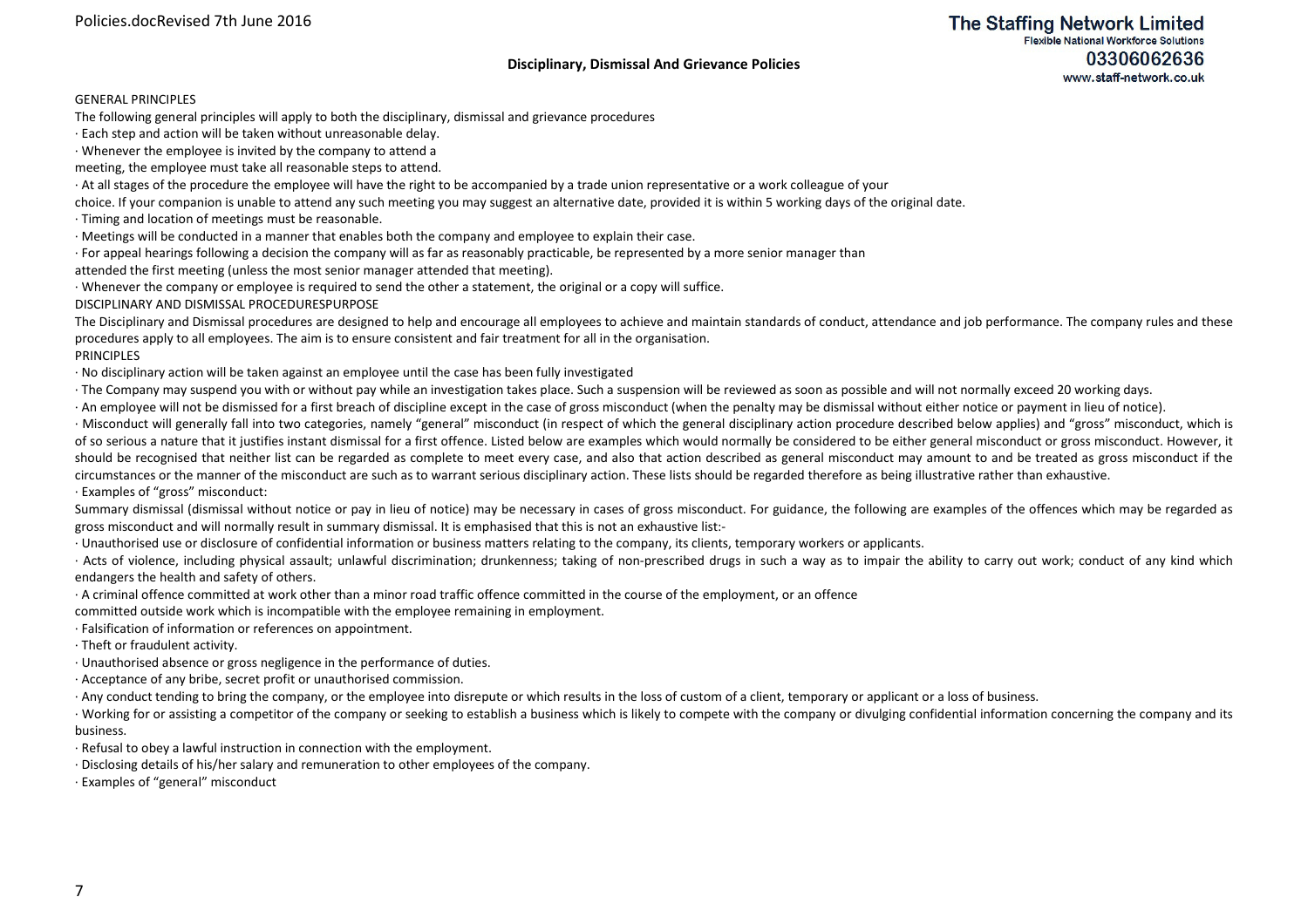The following may be regarded as reasons for disciplinary action in that they deviate from accepted standards and constitute general misconduct. The employee's first offence will usually result in a verbal or written warning as appropriate. Repetition of offences following a warning could lead to a written warning or a final written warning as appropriate. Thereafter any repetition will result in dismissal. It is again emphasised that this is not an exhaustive list

- · Poor job performance.
- · Poor time-keeping.
- · Failure to comply with the conditions of your employment contract.
- · Unseemly or disruptive conduct.

#### DISCIPLINARY ACTION PROCEDURE

The following is the disciplinary action that may be taken against an employee in cases of misconduct or unsatisfactory performance. The disciplinary and dismissal procedure may be implemented at anyone of the following stages if the seriousness or repetitive nature of the employee's misconduct or unsatisfactory performance warrants such action:

#### STAGE 1 – INFORMAL ACTION: ORAL WARNING

If an employee's conduct or performance is unsatisfactory, they will be given an informal oral warning. However this will be recorded in writing on their personnel file. The warning will be disregarded after 6 months' satisfactory service.

#### STAGE 2 – FORMAL WRITTEN WARNING

If the offence is serious, or if there is no improvement in standards after informal action has been taken in cases of minor misconduct or unsatisfactory performance or there has been further misconduct within 6 months of any informal action, a written warning will be given. This written warning will include the reason for the warning and a note that, if there is no improvement after a specified period, a final written warning will be given. A copy of the written warning will be given to the employee and a copy will be placed on their personnel file. The warning will be disregarded after 6 months satisfactory service.

#### STAGE 3 – FORMAL FINAL WRITTEN WARNING

If following a written warning, conduct or performance remains unsatisfactory, or if a serious incident occurs, a final written warning will be given making it clear that any recurrence of the offence or other serious misconduct within a specified period will result in dismissal. A copy of the written warning will be given to the employee and a copy will be placed on their personnel file. The warning willthen be disregarded after 12 months satisfactory service.

#### STAGE 4 – DISMISSAL OR OTHER SANCTION

If there is no satisfactory improvement or if further serious misconduct occurs within 12 months, the final step in the procedure may be dismissal, either with or without notice or payment in lieu of notice, or some other action short of dismissal such as disciplinary suspension or transfer. If the employee faces dismissal or certain actions short of dismissal, such as loss of pay, the minimum statutory procedure will be followed as detailed below.

#### MINIMUM STATUTORY PROCEDURES

The standard and modified dismissal and disciplinary procedures are set out below. The standard procedure will be used when the company contemplates dismissing or taking formal disciplinary action against an employee such as that set out in stage 4 above. The modified procedure will be used in the event that there has been a dismissal without notice for gross misconduct, in which case it will apply after such a dismissal.

#### STANDARD PROCEDURE

#### Step 1 - Written Statement

The company will set out in writing the employee's alleged conduct or characteristics, or other circumstances, which lead the company to contemplate dismissing or taking disciplinary action against the employee. The company will send the statement or a copy of it to the employee and invite the employee to attend a meeting to discuss the matter.

#### Step 2 - Meeting

1) The meeting will take place before any action is taken, except in the case where the disciplinary action consists of a suspension on full pay, to consider and discuss the allegation.

#### 2) The meeting will not take place unless:

- -The company has informed the employee of the ground or grounds for contemplating disciplinary action or dismissal in the form of a written statement
- -The employee has had a reasonable opportunity to consider his response to that information
- 3) The employee has the right to be accompanied at the meeting by a work colleague or a Trade Union representative.

4) After the meeting, the company will inform the employee in writing of its decision and notify him of the right to appeal against the decision if he is not satisfied with it.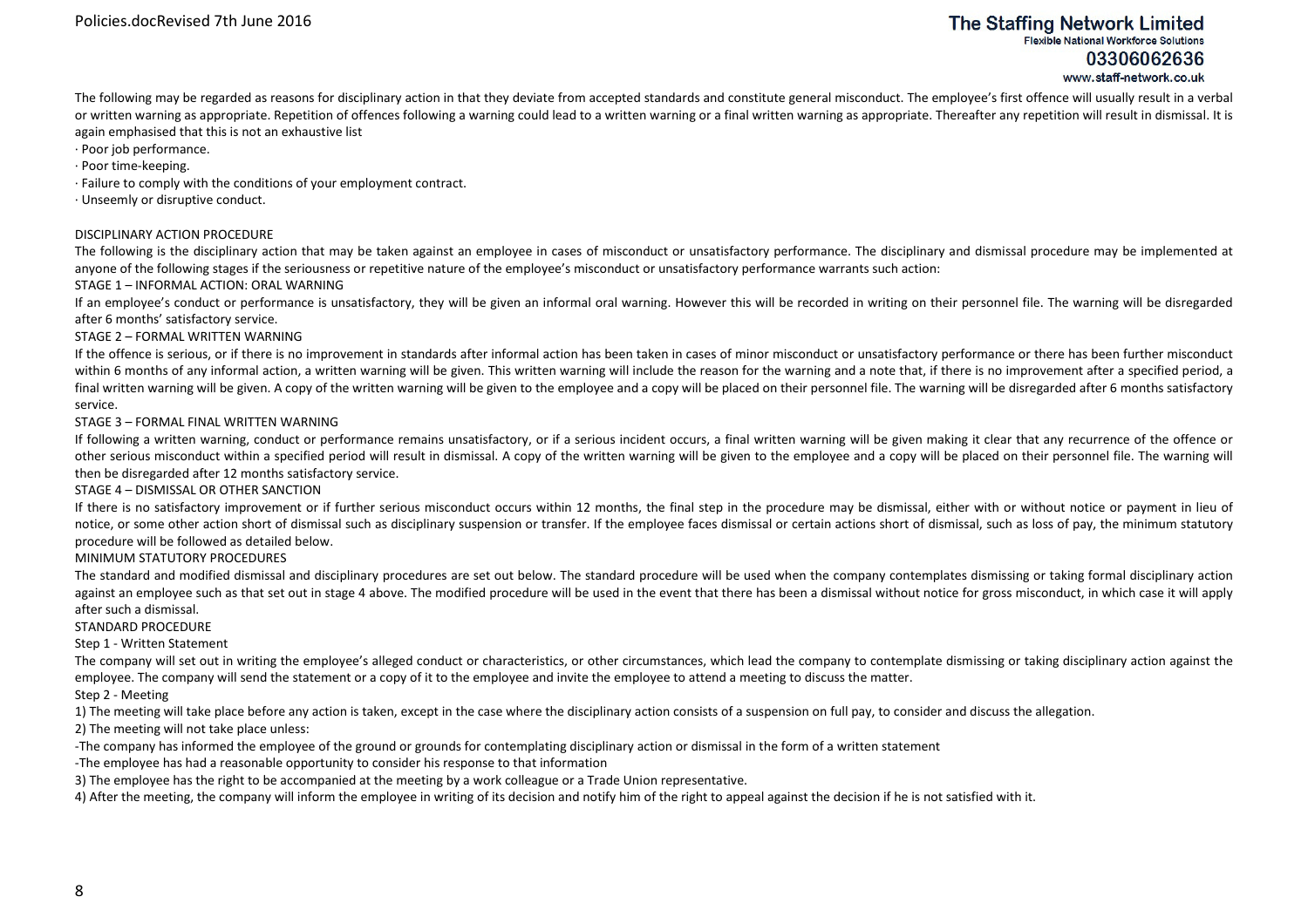Policies.docRevised 7th June 2016

## **The Staffing Network Limited Flexible National Workforce Solutions** 03306062636 www.staff-network.co.uk

Step 3 - Appeal

1) If the employee does wish to appeal, he must inform the company within 5working days of receiving the decision, and on doing so the company will invite him to attend a further meeting.

2) The appeal meeting may not necessarily take place before the dismissal or disciplinary action takes effect but it will be arranged within a reasonable period of time.

3) The appeal will be dealt with by a more senior manager than at the Step 2 meeting. Where this is not practicable, the company will hear the appeal and decide the case as impartially as possible. 4) After the appeal meeting, the company will inform the employee of its final decision.

MODIFIED PROCEDURE

Step 1 - Written Statement

The company will:

1) Set out in writing:

-The employee's alleged misconduct which has led to the dismissal,

-What the basis was for thinking at the time of the dismissal that the employee was guilty of the alleged misconduct,

-The employee's right to appeal against dismissal, and

2) Send the statement to the employee.

MINIMUM STATUTORY PROCEDURES

Step 2 - Appeal

1) If the employee does wish to appeal, he must inform the company within 5 working days of receiving the statement, and if he does so the company will invite him to attend a meeting.

2) After the appeal meeting, the company will inform the employee of its final decision.

GRIEVANCE PROCEDURE

If an employee has a problem or concern about their work, working conditions or relationships with colleague, they should aim to settle their grievance informally with their line manager.

If an employee's grievance cannot be settled informally, or a formal approach is preferable, the employee should raise it formally with management by following the minimum statutory procedure below.

STANDARD PROCEDURE Step 1 - Written statement The employee must set out their grievance in writing and send this statement to the company Step 2 - Meeting 1) The company will invite the employee to attend a meeting to discuss the grievance. 2) The meeting will not take place unless: -the employee has informed the company of the basis for the grievance set out in the statement under step 1 -the company has had a reasonable opportunity to consider its response to that information 3) After the meeting the company will inform the employee of its decision, and the company will notify the employee of his right to appeal if he is not satisfied with it. Step 3 – Appeal If the employee does wish to appeal, he must inform the company within 5 working days of receiving the decision, and on doing so the company will invite him to attend a further meeting. After the appeal meeting, the company will inform the employee of its final decision. MODIFIED PROCEDURE The modified procedure will only be used in the rare circumstances where an employee has already left the company's employment and wishes to raise a grievance, provided that both the employee and company agree to follow the modified procedure in writing. Step 1 – Written Statement The employee must set out in writing their grievance, and the basis for it, and send their statement to the company. Step 2 - Written Response

The company will set out its response in writing and send it to the employee.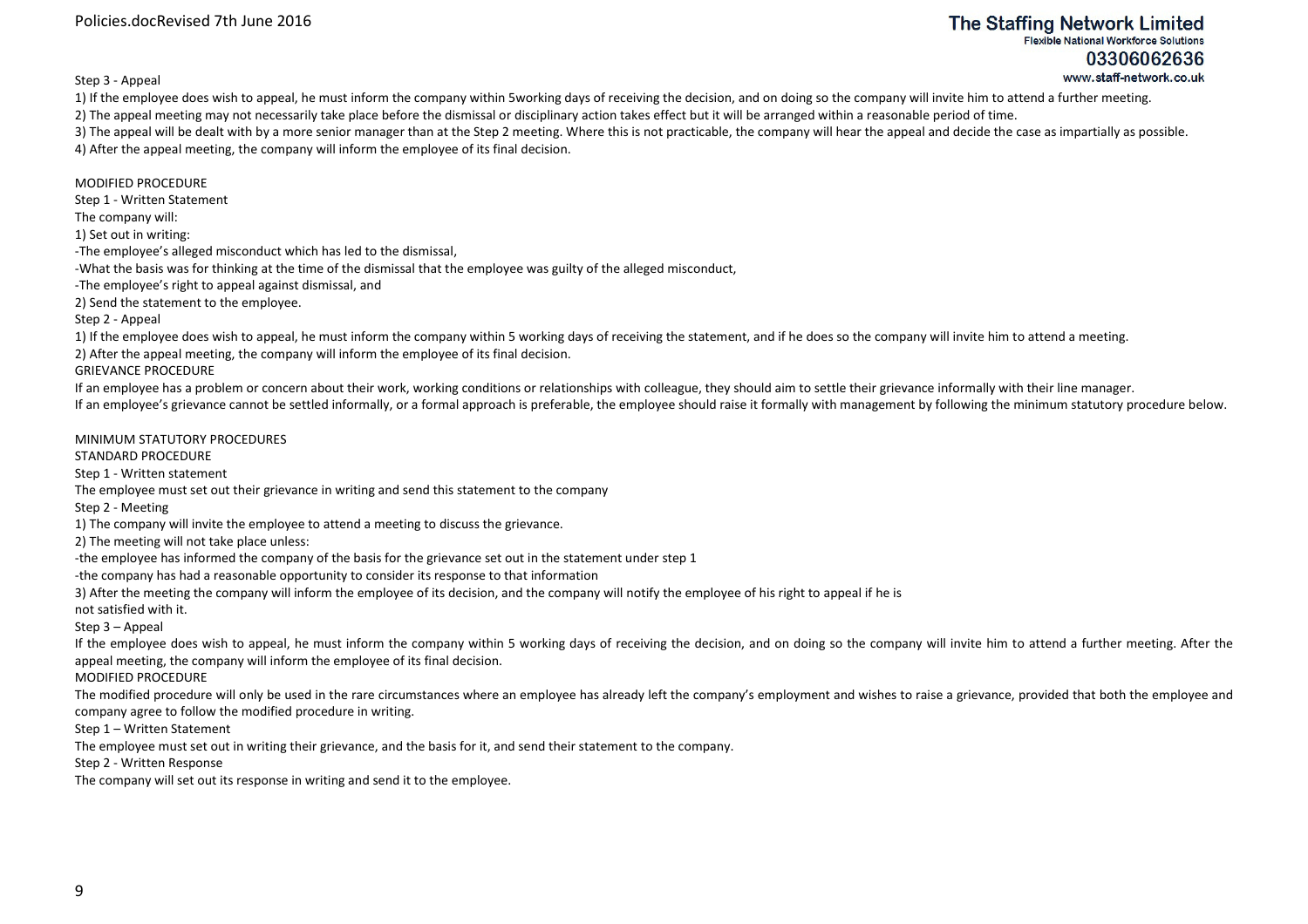Smoking Policy

Introduction

This policy has been developed to protect all employees, service users, customers and visitors from exposure to passive smoking and to assist compliance with the Health Act 2006 and other legislation. Restrictions on Smoking

Smoking is not permitted in all parts of the company's premises, entrance or grounds at any time by any person regardless of their status or business with the company. There are designated areas at each premises which is available upon request if you require.

Visitors

All visitors, contractors and deliverers are required to abide by the no-smoking policy. Staff members are expected to inform customers and visitors of the no-smoking policy politely but firmly to ensure that such visitors comply with the smoking ban. No members of staff are expected to enter into any confrontation which may put their personal safety at risk. Vehicles

Smoking is not permitted by any person in any company vehicle (including pool vehicles) or any other vehicles being used on company business where the user does not have exclusive, unrestricted use of that vehicle. If an employee uses their own vehicle for company purposes, this vehicle would be exempt from the scope of this policy under the legislation.

#### Support for Smokers

The organisation understands that some of its employees may feel unwilling or unable to give up smoking. Such people may request permission from their immediate manager/supervisor to step outside the building/grounds during coffee/tea breaks to smoke a cigarette. However they must return to their workplace at the due time.

Help to Stop Smoking

The NHS offers a range of free services to help smokers give up. Visit www.gosmokefree.co.uk or call the NHS Smoking Helpline on 0800 169 0 169 for further details.

Disciplinary Action

Any employee who ignores the smoking ban will be treated in accordance with the company's disciplinary procedure and in the case of repeated offences, may be dismissed from the company's employ. Employees are also reminded that it is a criminal offence for employees to smoke in smoke-free areas, with a fixed penalty of £50 or prosecution and a fine of up to £200.

### Signage

The company displays signs that make it clear that smoking is prohibited on its premises. These signs are located throughout the premises. The company also requires that no-smoking signs are displayed in those of its vehicles that are subject to the ban.

Maintaining this policy

The company will monitor the effectiveness of this policy and its general compliance within the organisation. This policy will be kept up to date and amend accordingly to reflect any changes in response to revised legislation and applicable standards and guidelines.

This policy is fully supported by the top management of the company. In support of this intent, the policy will be reviewed annually. The company will ensure that the necessary resources are given for the full implementation of this policy.

General Health and Safety Policy Statement

It is the policy of the Company to provide and maintain safe and health working conditions, equipment and systems of work for all our employees, and to provide such information and training as they need for this purpose.

Appropriate preventative and protective measures are, and will continue to be implemented following the identification of work-related hazards and assessment of the risks related to them. It is also the policy of the Company to ensure that its business is conducted in a manner so as to reduce the risks to members of the public.

The Company may require you to attend such training and/or induction programmes in order to meet the aims of the Company.

The Company accepts its responsibility for health and safety of other persons who may be affected by the Company's activities.

The allocation of duties for safety matters, the identity of competent persons appointed with particular responsibilities, and the arrangements made to implement this policy are set out herein and in associated health and safety documented records.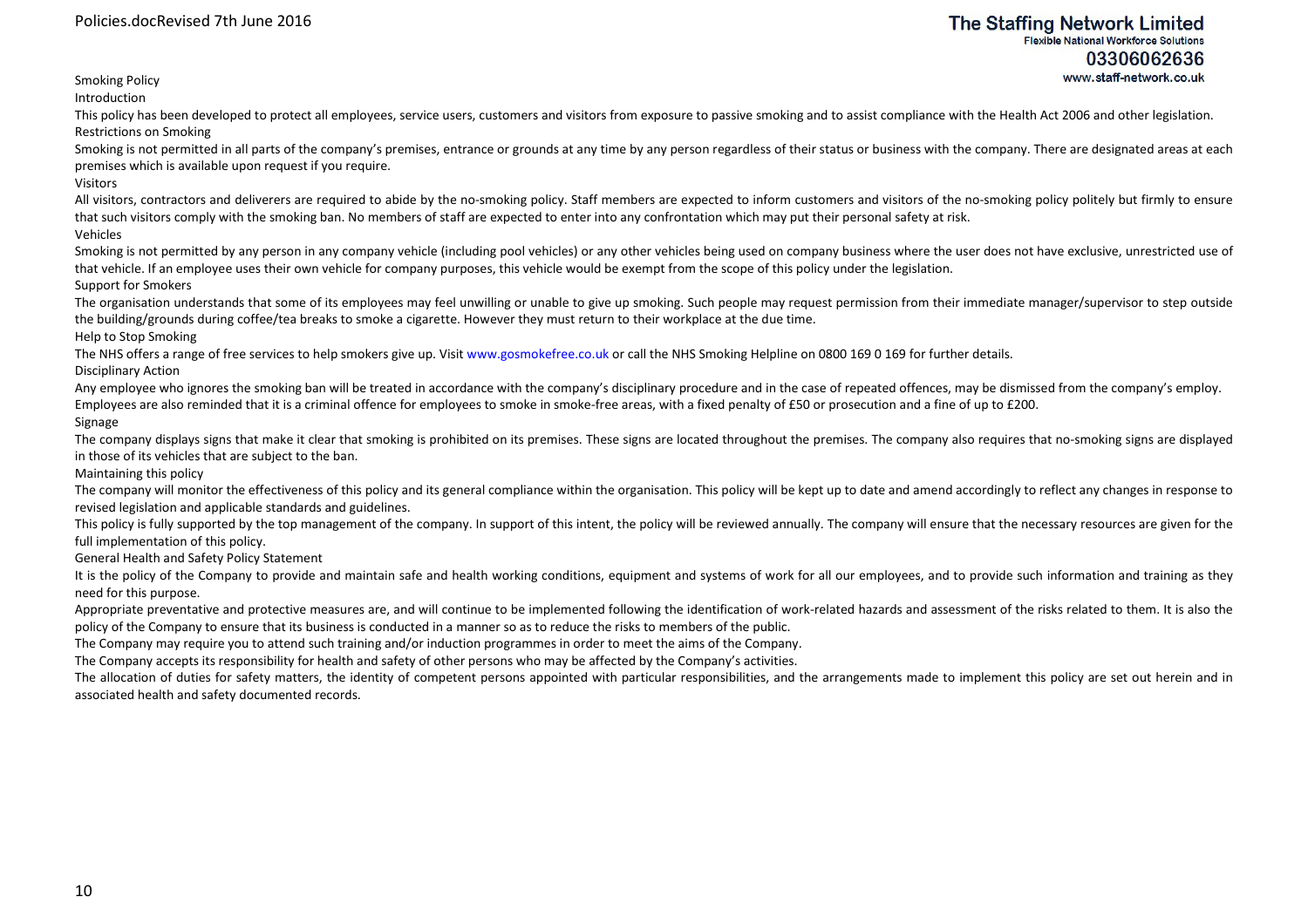Website Privacy Statement

Staffing Network Limited will collect the personal details that you provide to us on our website for the purposes of providing you with services and/or information. In providing such services and/or information to you we will only use your data in accordance with the terms of the following statement.

This statement sets out below:

1. How personally identifiable information of yours is collected from you through the website.

2. How the information is used by us

- 3. With whom the information may be shared and for what purpose(s)
- 4. What choices are available to you regarding collection, use and distribution of the information.
- 5. The kind of security procedures that are in place to protect the loss, misuse or alteration of information collected through our website

6. How you can correct any inaccuracies in the information.

If you feel that this company is not abiding by its posted privacy policy, you should first contact info@staff-network.co.uk.

Information Collection and Use

Staffing Network Limited is the sole owner of the information collected on this site. We will not sell, share, or rent this information to others. Staffing Network Limited collects information from our users at several different points on our website.

Registration

We request information from the user on our online registration forms. Here a user must provide contact information and information regarding the type of work you are seeking and your skills, qualifications and experience. This information is used to enable us to provide you with work-finding services. If we have trouble processing your application, this contact information is used to get in touch with you. Staffing Network Limited does not use this information for any other purpose.

Cookies

A cookie is a piece of data stored on the user's hard drive containing information about the user. Usage of a cookie is in no way linked to any personally identifiable information while on our site. Once the user closes their browser, the cookie simply terminates. For instance, by setting a cookie on our site, the user would not have to log in a password more than once, thereby saving time while on our site. If a user rejects the cookie, they may still use our site.

Log Files

We use IP addresses to analyse trends, administer the site, track user's movement, and gather broad demographic information for aggregate use. IP addresses are not linked to personally identifiable information.

Sharing

We may share aggregated demographic information with our clients. This is not linked to any personal information that can identify any individual person.

We partner with other parties to provide specific services. When the user signs up for these services, we will share names, or other contact information

that is necessary for the third party to provide these services.

These parties are not allowed to use personally identifiable information except for the purpose of providing these services.

Links

This web site contains links to other sites. Please be aware that Staffing Network Limited is not responsible for the privacy practices of such other sites. We encourage our users to be aware when they leave our site and to read the privacy statements of each and every web site that collects personally identifiable information. This privacy statement applies solely to information collected by this Web site.

#### Security

This website takes every precaution to protect our users' information. When users submit sensitive information via the website, your information is protected both online and off-line. When our registration form asks users to enter sensitive information (such as information about your health), that information is encrypted and is protected with iolo technologies. While on a secure page, the lock icon on the bottom of Web browsers such as Firefox, Safari and Microsoft Internet Explorer becomes locked, as opposed to un-locked, or open, when you are just 'surfing'. While we use encryption to protect sensitive information online, we also do everything in our power to protect user-information off-line. All of our users' information, not just the sensitive information mentioned above, is restricted in our offices. Only employees who need the information to perform a specific job (for example, our accounts clerk or a marketing assistant) are granted access to personally identifiable information. If you have any questions about the security at our website, you can send an email to info@staff-network.co.uk

Correction/Updating Personal Information:

If your personally identifiable information changes (such as office address), we will endeavour to provide a way to correct, update or remove the personal data provided to us. This can usually be done by emailing info@staff-network.co.uk